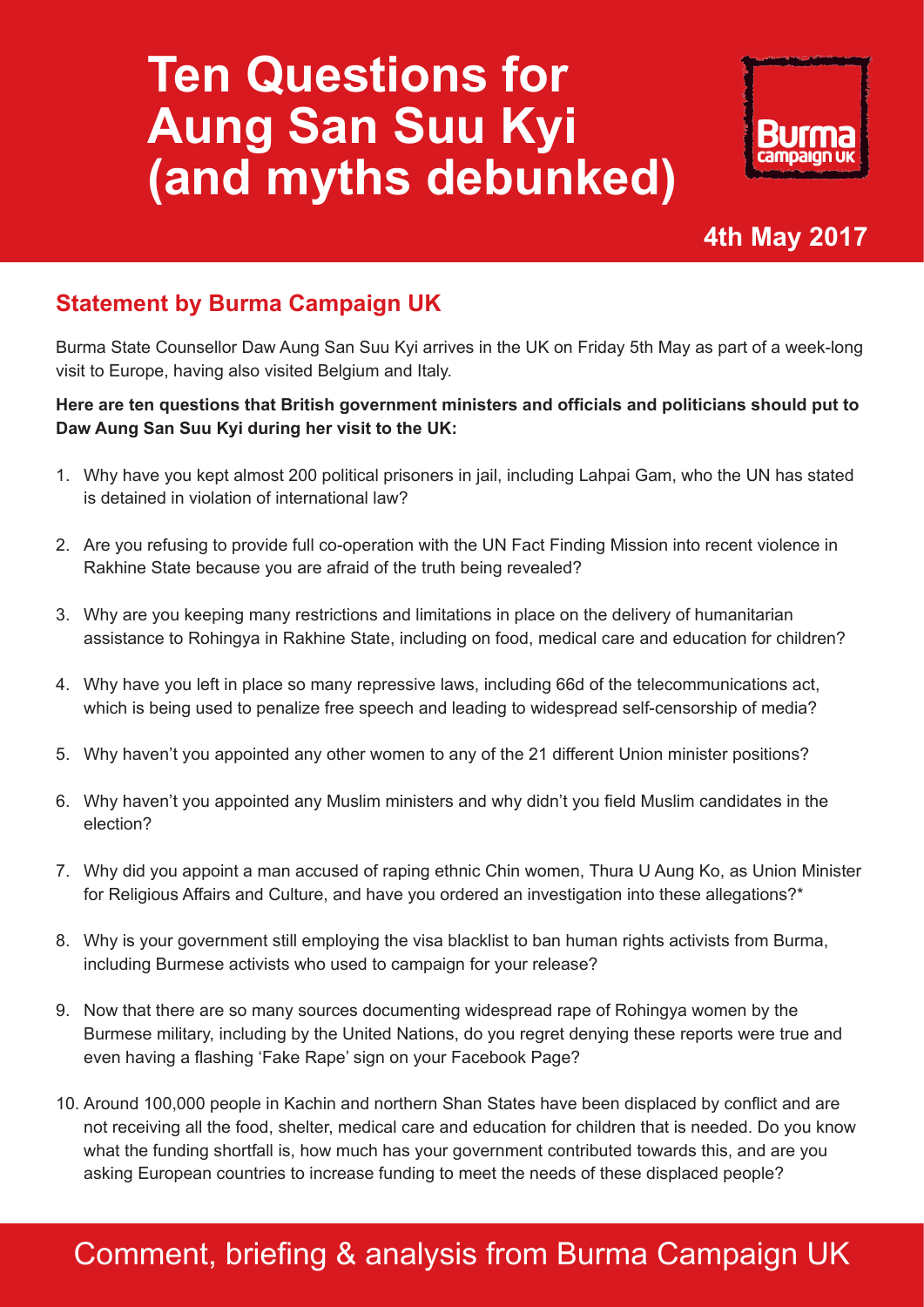#### **Myths and falsehoods**

#### **1. Aung San Suu Kyi has been silent over human rights violations against the Rohingya.**

Aung San Suu Kyi has not been silent. She has frequently spoken about the situation. Unfortunately, much of what she has said has not been positive.

She has dismissed human rights violations against the Rohingya as false and fake news. When there were multiple sources documenting mass use of rape against Rohingya women by the military since October last year, her office was denying the reports were true and she even had a flashing 'Fake Rape' sign on her Facebook Page.

Aung San Suu Kyi has also repeatedly said that evidence compiled by legal experts that human rights violations against the Rohingya could amount to ethnic cleansing and crimes against humanity are exaggerations.

She presents the issue in Rakhine State as being of two communities in conflict, and as if she is trying to be a neutral arbitrator to resolve the mistrust. This is a massive oversimplification of the situation and ignores the fact that the Rohingya are subject to human rights violations and discrimination from the state, including the laws her government has kept in place and the operations of the military. Military offensives and national and state level laws and policies cannot be blamed simply on tensions between local communities.

Aung San Suu Kyi has also spoken about the Rohingya issue in terms of immigration and the rule of law, and is more rigorously implementing the discriminatory 1982 Citizenship Law, rather than repealing or reforming it.

#### **2. Aung San Suu Kyi is restrained by what she can do on the Rohingya by public sentiment.**

The argument that taking steps to improve rights for the Rohingya could trigger unrest and further violence makes little sense, as failing to act decisively has led to increasing tensions, prejudice and especially of suffering for the Rohingya. If Aung San Suu Kyi was genuinely worried about this, she could do much more to start to tackle hate speech, tackling those who are stirring up hatred and violence in the first place. She has also chosen not implement plans to tackle hate speech and promote religious tolerance which the UN have suggested, such as the Rabat Plan of Action.

Many people assumed that the reason Aung San Suu Kyi was previously evasive and virtually silent on abuses against the Rohingya and other Muslims was an electoral calculation. That is in fact accusing her of being pretty cold and calculating, deciding that winning the election was more important than trying to defend a minority facing severe persecution.

Elections are now over. The election result demonstrated that if this was her calculation, it was unnecessary anyway. Her virtual silence didn't stop Thein Sein's government and allies such as Ma Ba Tha relentlessly branding the NLD as pro-Muslim. The NLD still won an overwhelming majority. They could have lost a significant percentage of votes and still won.

Aung San Suu Kyi has cited Mahatma Gandhi as a source of inspiration. He is famous for his struggle against British colonial rule and his hunger strikes. In fact, he went on hunger strike more often against the actions of his own supporters than he did against British rule. He was willing to challenge their actions and prejudice, even if it upset his own supporters. To date, Aung San Suu Kyi appears unwilling to do the same.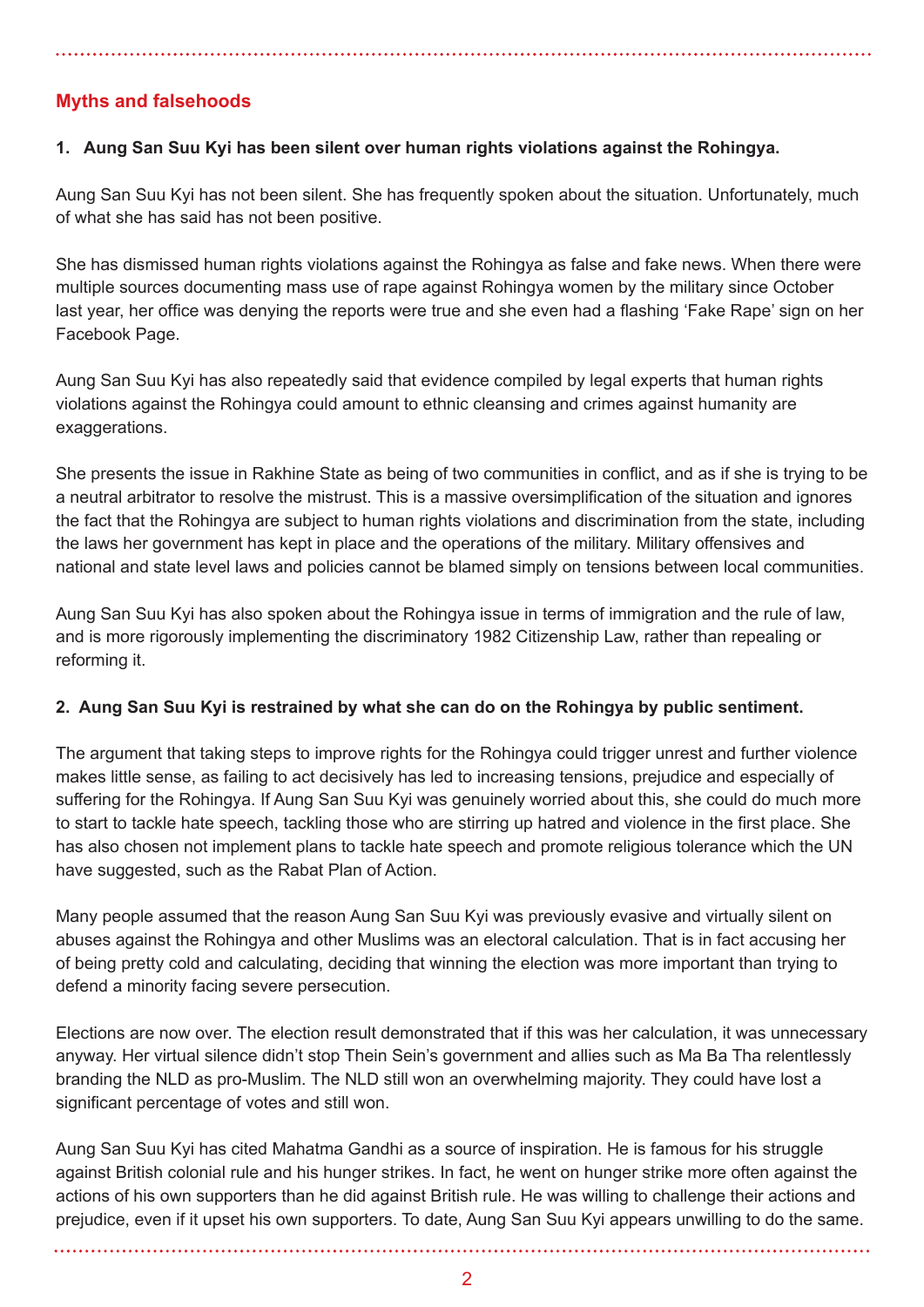#### **3. Aung San Suu Kyi is limited in what she can do because the military are looking for an excuse to retake power.**

The argument that she has to tread carefully to avoid upsetting the military generals and present them an excuse to retake power is hollow. The entire reform process has been planned and implemented by the military completely on their terms without any compromise at all on their part. The situation in Burma now is what they want, it is their design. They spent more than a decade putting the current political system in place, the last thing they want is to retake direct control. It will undermine years of work. They have as much to lose as anyone if they resume direct control.

Instead of facing criminal sanctions, Min Aung Hlaing, the head of the military, spent last week on a red carpet tour of Germany and Austria being offered gifts, luxury dinners, sightseeing trips, and taken to visit military suppliers.

In any case, Aung San Suu Kyi was not afraid of crossing one of the main red lines of the military, making herself effective President by creating the State Counsellor post.

If the military really wants to retake direct power, they can do so at any time, manufacturing any excuse.

#### **4. Free media access in Rakhine State can't be given because of dangers to Rohingya who are interviewed.**

Aung San Suu Kyi has defended restrictions placed on the freedom of media to access Rakhine State and report on what is going on by citing two examples of Rohingya villagers being killed after being interviewed. If these villagers were killed because of what they said to media, it is probably due in large part to the way that her government insisted the media be allowed to visit.

Instead of allowing journalists unrestricted access to visit individually where they wish, the government only permitted journalists to go on state organised visits as part of a group of journalists with military, government officials and others present. Those interviewed where interviewed in front of everyone with local or passing people being able to observe, and so their identities were exposed. Journalists allowed unrestricted access could have been more discreet and sources could have been protected.

This week media and human rights organisations gave the NLD government just 8 out of a maximum 60 points for efforts to improve freedom of expression.

#### **5. Kofi Annan's Commission is already investigating the situation, there is no need for a Fact Finding Mission or international investigation.**

Aung San Suu Kyi has been stating this but she knows better than anyone, as she prepared it, that the mandate of Kofi Annan's commission does not allow him to investigate human rights violations. It does not allow him to say who is responsible for human rights violations and make proposals for ensuring justice and accountability, which is the mandate of the Fact Finding Mission.

Kofi Annan stated in September 2016: ""We are not here to do a human rights investigation or to write a human rights report."